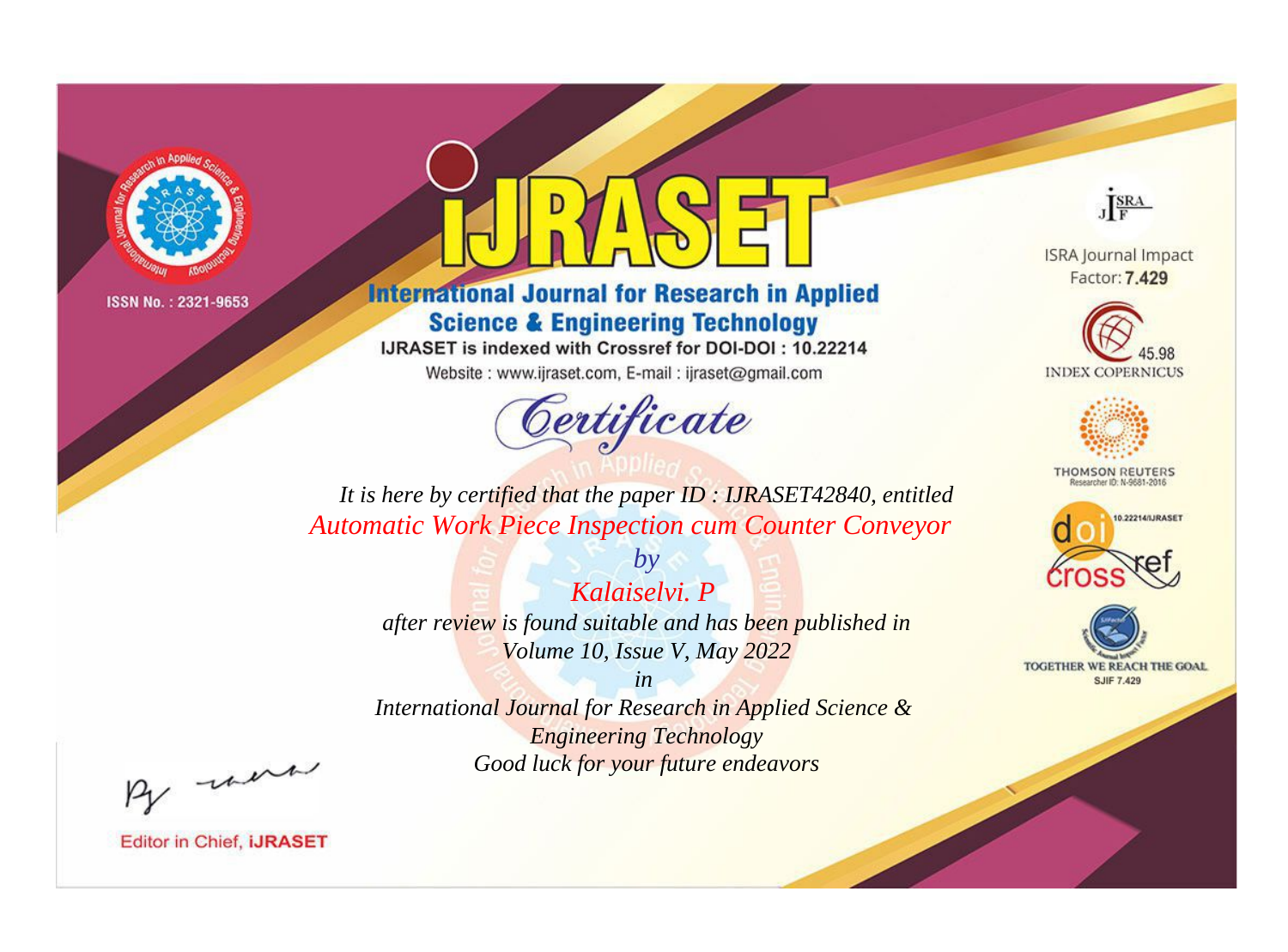

# **International Journal for Research in Applied Science & Engineering Technology**

IJRASET is indexed with Crossref for DOI-DOI: 10.22214

Website: www.ijraset.com, E-mail: ijraset@gmail.com



JERA

**ISRA Journal Impact** Factor: 7.429





**THOMSON REUTERS** 



TOGETHER WE REACH THE GOAL **SJIF 7.429** 

*It is here by certified that the paper ID : IJRASET42840, entitled Automatic Work Piece Inspection cum Counter Conveyor*

> *by Padmanadan. S after review is found suitable and has been published in Volume 10, Issue V, May 2022*

> > *in*

*International Journal for Research in Applied Science & Engineering Technology Good luck for your future endeavors*

By morn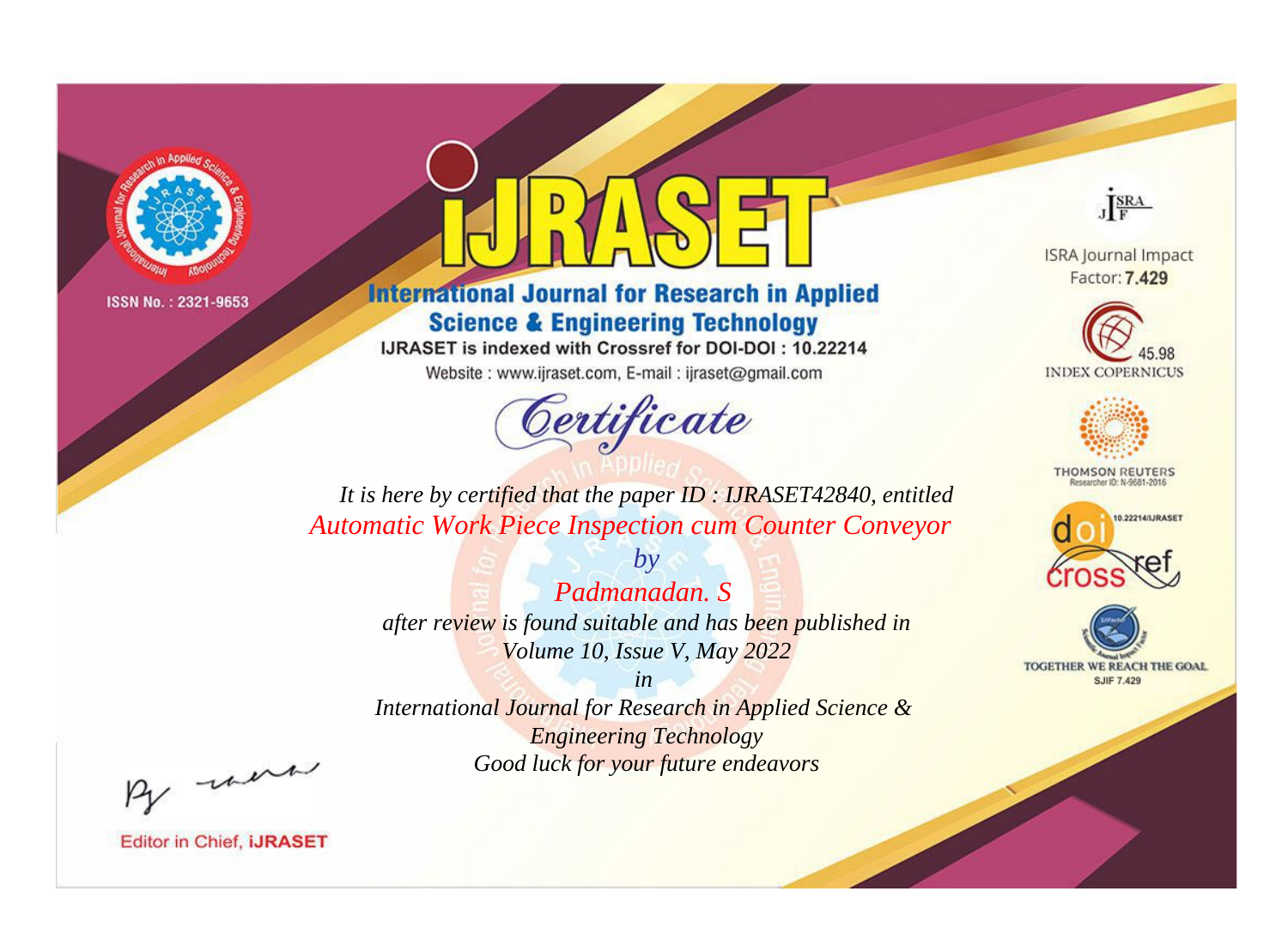

# **International Journal for Research in Applied Science & Engineering Technology**

IJRASET is indexed with Crossref for DOI-DOI: 10.22214

Website: www.ijraset.com, E-mail: ijraset@gmail.com



JERA

**ISRA Journal Impact** Factor: 7.429





**THOMSON REUTERS** 



TOGETHER WE REACH THE GOAL **SJIF 7.429** 

*It is here by certified that the paper ID : IJRASET42840, entitled Automatic Work Piece Inspection cum Counter Conveyor*

> *by Bhagavan. J. S after review is found suitable and has been published in Volume 10, Issue V, May 2022*

> > *in*

*International Journal for Research in Applied Science & Engineering Technology Good luck for your future endeavors*

By morn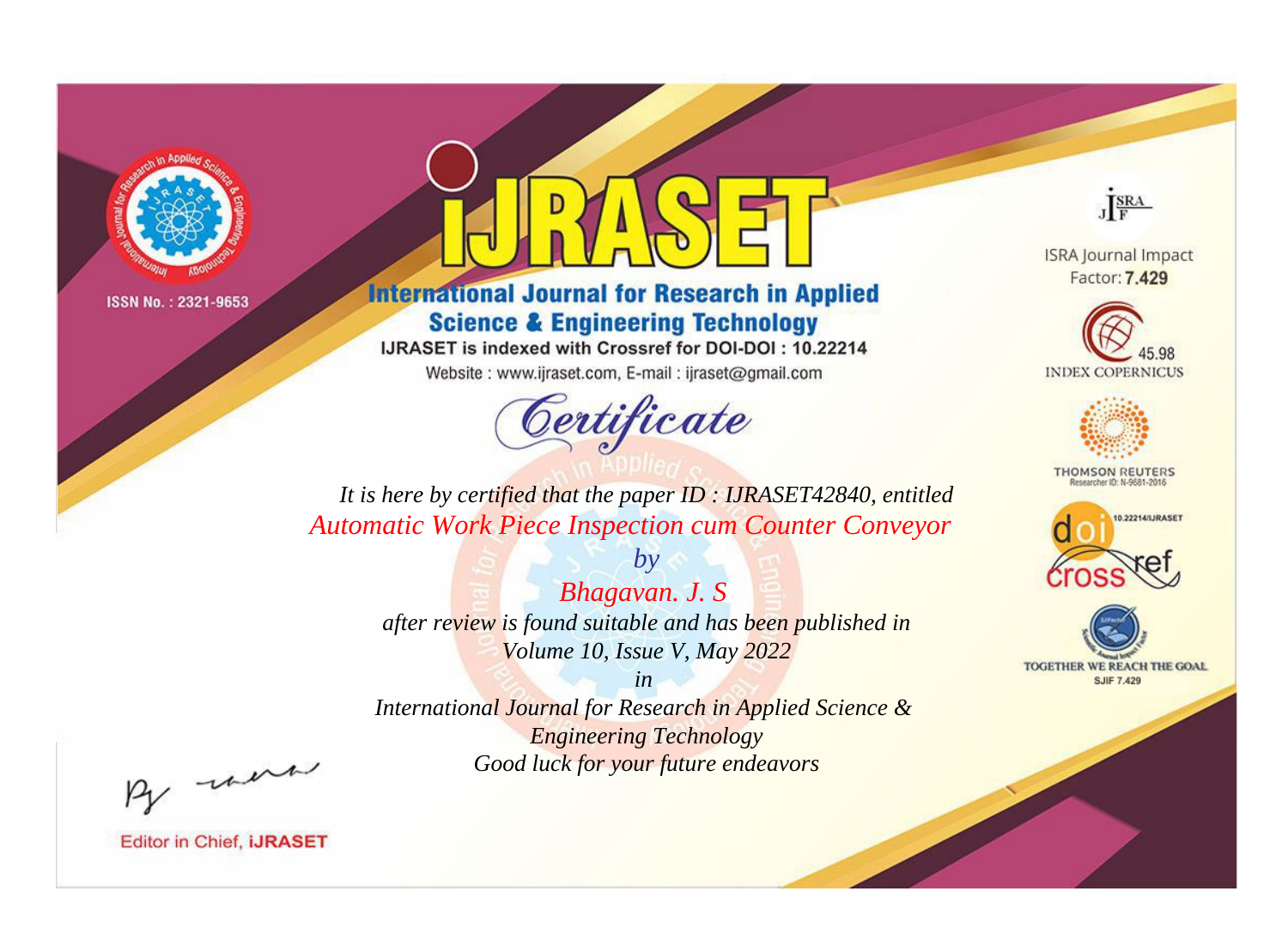

# **International Journal for Research in Applied Science & Engineering Technology**

IJRASET is indexed with Crossref for DOI-DOI: 10.22214

Website: www.ijraset.com, E-mail: ijraset@gmail.com



JERA

**ISRA Journal Impact** Factor: 7.429





**THOMSON REUTERS** 



TOGETHER WE REACH THE GOAL **SJIF 7.429** 

*It is here by certified that the paper ID : IJRASET42840, entitled Automatic Work Piece Inspection cum Counter Conveyor*

> *by Harishkumar. V after review is found suitable and has been published in Volume 10, Issue V, May 2022*

> > *in*

*International Journal for Research in Applied Science & Engineering Technology Good luck for your future endeavors*

By morn